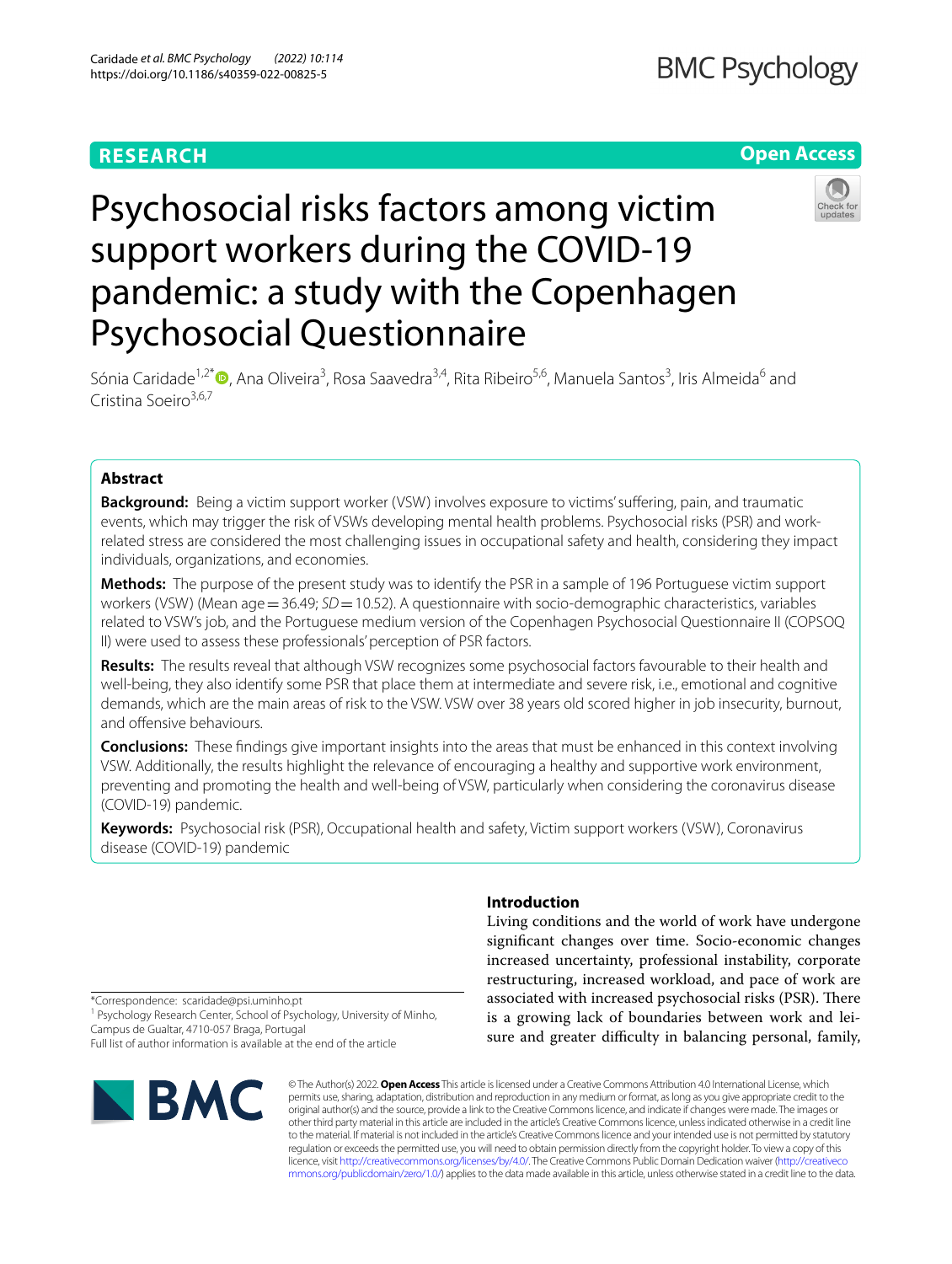and professional life [\[1](#page-10-0)]. PSR has thus been recognized as a public health concern and one of the greatest challenges for occupational safety and health [\[2](#page-10-1)]. According to the European Agency for Safety and Health at Work [[3\]](#page-10-2), work-connected PSR involves "all aspects relating to work performance, as well as organization and management and their social and environmental contexts, which have the potential to cause physical, social or psychological harm".

With the outbreak of the COronaVIrus Disease (COVID-19) pandemic, many people have been forced to remote work and face a high workload [[4](#page-10-3)]. An example of this is the health sector or even workers providing support to victims. Remote work may entail some challenges and demands, namely that it implies being more exposed to certain specific risks, such as isolation, difficulties in separating work from domestic tasks, greater risk of conficts, and domestic violence. In crisis situations such as the one generated by COVID-19, job insecurity is additionally considered, namely the fear of losing jobs, suffering cuts and salary reduction, possible dismissal, and reduction of benefts. Indeed, the research shows the existence of other risks (e.g., greater job instability and fnancial concerns associated with the pandemic situation) to people's mental health, making them more vulnerable to the development of anxiety and depression problems [[5](#page-10-4)]. It is, therefore, keeping victim support services active, respecting the public security measures imposed by the pandemic situation (e.g., wearing masks and social distancing, rules of self-isolation, and closure of non-essential). In the debate over the indirect efects of the COVID-19 pandemic crisis, it is speculated that the measures imposed to contain the spread of COVID-19 introduced considerable changes in our daily lives [cf. [4,](#page-10-3) [5,](#page-10-4) [7\]](#page-10-5). This may have profound implications for work organization, progressively stimulating greater digitization of work  $[4]$ , resulting in more layoffs.

#### **Psychosocial risks in victim support workers**

Victim support workers (VSW) are professionals with specifc knowledge and training to support victims of crime and violence. In their daily work, VSW listen to traumatic stories and must deal with critical situations daily. Working with victims and ofenders poses numerous challenges for the VSW, implying some exposure to experiences of both victimization and ofenses, having a potentially negative impact on the emotional well-being of these professionals  $[7]$  $[7]$ . There has been an increasing awareness that professionals who support traumatised people are also at risk of developing various psychological problems when considering the specifc demands of the tasks involved in their job  $[8, 9]$  $[8, 9]$  $[8, 9]$  $[8, 9]$ . The contact or exposure to victims with a traumatic experience, e.g., adult victims with experiences of sexual victimization or sexually abused children, may trigger vicarious trauma in VSW. This is explained by the degree of exposure of the VSW to images of terror, which are considered cruel and emotionally disturbing, and which can promote the occurrence of negative changes in the coaches' cognitive scheme around truth, security, power, independence, self-esteem, and intimacy [[10\]](#page-10-8). Lisa et al. [[10\]](#page-10-8) also considered the greater vulnerability of these professionals to the development of burnout. Posttraumatic stress disorder (PTSD) involves diferent symptoms such as anger, anxiety, depression, intrusive images related to the victims' experiences, flashbacks, intrusive thoughts, difficulties in falling asleep, nightmares, somatic complaints, or physiological activation, which are also presented by VSW [\[8](#page-10-6), [11\]](#page-10-9). Likewise, Andersen et al. [[8\]](#page-10-6) also show that the workrelated threats also increased the risk for PTSD in the long term, especially for workers dealing with the forensic population. Similarly, Zammitti et al. [\[12\]](#page-10-10) show that fear may also play an important role in developing PTSD symptoms during the coronavirus pandemic, particularly in individuals who have experienced negative feelings. However, a meta-synthesis developed by Cohen and Collens [\[13\]](#page-10-11), based on the analysis of twenty qualitative studies carried out on the experiences of trauma workers, concluded both for the negative emotional potential and the impact of traumatic work, usually presented within the framework of vicarious trauma, but also by growth, as a consequence of workers' involvement in traumatic work. Vicarious trauma, i.e., personal transformations experienced by trauma workers [\[11\]](#page-10-9), and vicarious posttraumatic growth, i.e., overcoming and positive psychological change experienced [\[14,](#page-10-12) [15\]](#page-10-13), thus emerged as two processes that result from an empathic involvement with traumatized victims and occur due to challenges to current cognitive schemas that allow their adaptation [[13](#page-10-11)]. It should be noted that the impact of traumatic victimization tends, however, to difer from one VSW to another, as these reactions are often associated with a complex interaction between organizational issues and the individual worker's characteristics [\[11](#page-10-9)].

Exposure to PSR factors in the work and surrounding social environment affects the productivity of organizations, leading to many efects for workers, such as work overload, role ambiguity, lack of social support, or workfamily conflict  $[2]$  $[2]$ . The development of mental and health disorders, which can involve sleep disorders, anxiety, depression, work accidents, absenteeism, and occupational diseases have been identifed as other efects on workers [[14\]](#page-10-12). Side effects at the organization's resilience can be observed, for example, through chronic situations of absenteeism, high turnover, and lack of organizational commitment [\[2](#page-10-1)].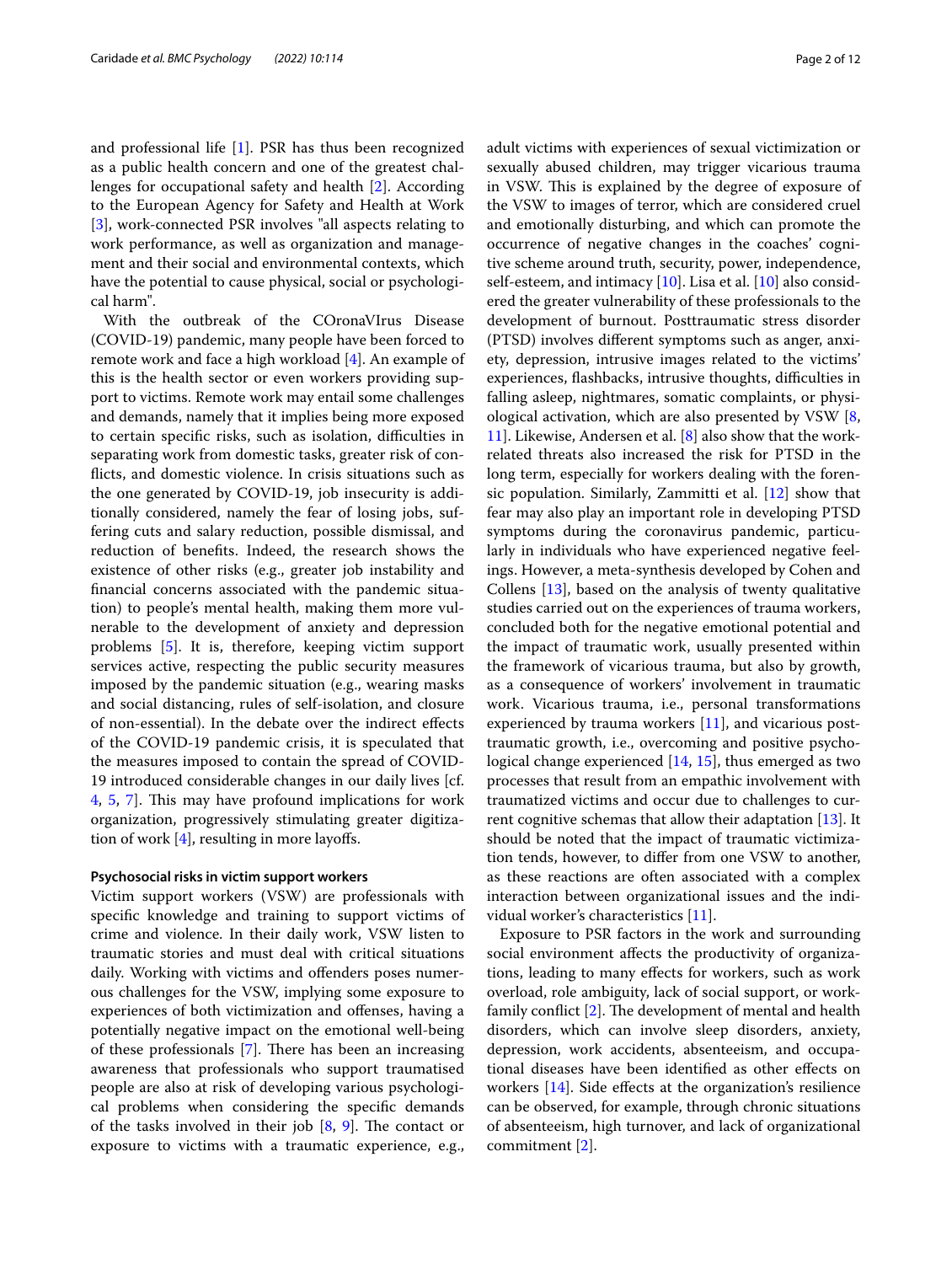The negative impact of stress at work and PSR on physical and psychological health has been the subject of numerous studies [e.g., [14–](#page-10-12)[16](#page-10-14)], and different instruments are also emerging to identify and assess this phenomenon [[17\]](#page-10-15). The Copenhagen Psychosocial Questionnaire (COP-SOQ) is an example of the most widely used instruments to assess PSR and has been used in various occupational sectors [\[20\]](#page-10-16). A systematic review and meta-analysis conducted by Molen et al. [[19\]](#page-10-17) concluded by moderatequality evidence that effort-reward imbalance, low procedural and relational justice, high work demand, low support from colleagues and supervisors, high emotional demand, and low decision authority would increase the incidence of stress-related disorders (20% to 90%). In a systematic literature review, Mccormack et al. [[16\]](#page-10-14) also found that workload and work settings are the most common work demands and factors that contribute to burnout among applied psychologists.

Three broad categories of PSR are thus identified [\[2](#page-10-1), [20\]](#page-10-16): (i) job content, such as conficting demands, lack of role clarity, lack of training and development opportunities; (ii) work organization involving excessive workloads and work intensity, few rest breaks, shift schedules; contradictory superior requirements, inefective communication, and poor work-life balance, and (iii) workrelated interpersonal relationships, e.g., the lack of clarity in the defnition of roles, conficts and poor relationship between workers, lack of opportunities for promotion and development, lack of rewards, job insecurity.

The PSR is one of the greatest occupational health and safety challenges, evidenced by the mental and social demands that certain psychosocial factors (e.g., work organization, working hours, social relationships, work content, and workload) impose on workers. The psychological and social aspects of work are also other factors with a decisive role in the workplace and a considerable and growing impact on the health and well-being of workers [[18\]](#page-10-18).

Additionally, the costs of occupational health problems to both productivity and/or health have been recognized  $[21]$  $[21]$  $[21]$ . The lack of psychological health at work and the considerable human costs end up having an impact on organizations, society, and the economy. In this sense, it is estimated that the loss of productivity can represent a cost of up to 3.2 billion euros per year for companies worldwide  $[1]$  $[1]$ . The greater awareness of the impact that PSR can have on workers means that the concern for the well-being of workers in the workplace has come to assume more and more relevance.

# **Present study**

Overall, the literature is consensual about the impact that PSR may have on workers' well-being and mental health.

This stimulates increased investment research in this feld to prevent risk and promote healthy environments for workers, thus resulting in productivity and organizational growth  $[22]$  $[22]$ . The Portuguese research focused on PSR factors is scarce. The few existing studies are focused on the workers' health [e.g., [21](#page-10-19), [22\]](#page-10-20), active adults, i.e., the general population, COVID-19 professionals involved, or COVID-19 afected professionals, including psychologists [[6\]](#page-10-21). Many of them aimed only to analyse the psychometric characteristics of the COPSOQ [e.g., [23,](#page-10-22) [24\]](#page-10-23).

There are no known studies on the PSR of VSW in the Portuguese context, so this study is considered innovative in this perspective. It is also the frst Portuguese study intending to characterize the work-related PSR in a sample of Portuguese VSW, with a special focus on the COVID-19 pandemic period. Specifcally, it is intended to:

- (i) characterize the work condition and general support provided by VSW during the COVID-19 pandemic period;
- (ii) identify the levels of PSR factors for the health of VSW in each of the Copenhagen Psychosocial Questionnaire II (COPSOQ II) during the pandemic period;
- (iii) analyse the PSR factors according to age and working conditions (f2f vs. remote work vs. mixed work) of the VSWs, during the COVID-19 pandemic period

# **Methods**

# **Participants**

A total of 196 Portuguese VSW members of the National Support Network for Victims of Domestic Violence (NSNVDV) participated in this study, mainly women (91.8%), with a mean age of 36.49 (SD = 10.52). This study resulted from the research project "VAWDV in Times of Pandemic, namely, characterization, challenges, and opportunities in RS" [[26](#page-10-24)], having as the only inclusion criteria, the integration of VSW on the NSNVDV. Most participants (99%) have high education, mostly graduated in psychology (56.6%), following 18.4% in law (18.4%) and social service  $(15.8\%)$ . The majority  $(74\%)$  of the participants claimed to work in a victim support institution, presenting an average of  $4.88$  (SD=5.65) years of professional experience. Similarly, 86.2% of the participants claimed to have training as a VSW.

#### **Instruments**

A questionnaire integrates socio-demographic characteristics (gender, age, level of education, feld of knowledge), variables related to VSW job (e.g., type of organization, years of experience), and variables related to work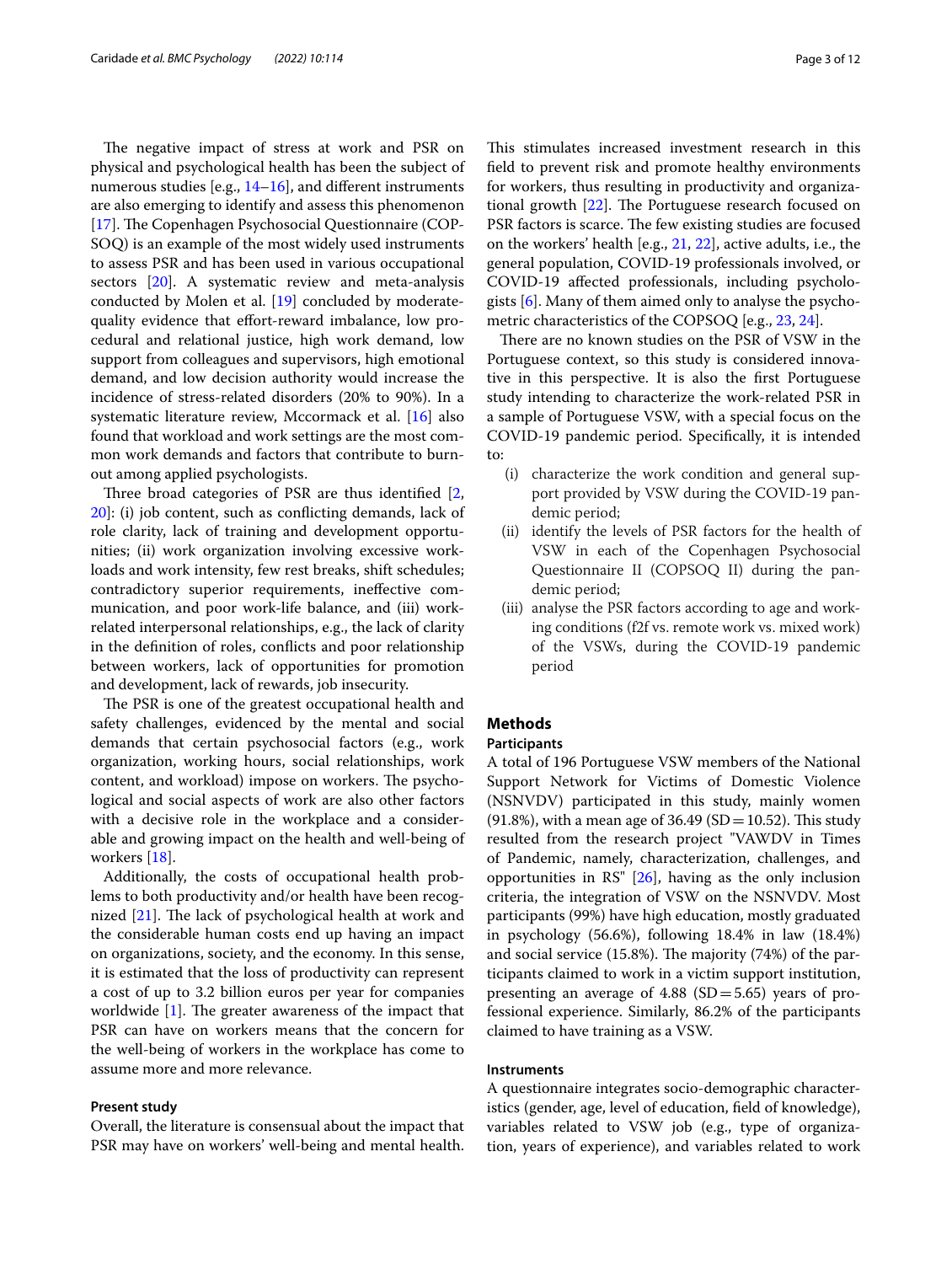conditions and type of support provided to victims during the lockdown resulting from the generated COVID-19 pandemic, as well as the type of support available before this pandemic situation. As in the original scale, the Portuguese version of the Copenhagen Psychosocial Questionnaire II (COPSOQ II) [[25\]](#page-10-25) is available in three versions: short, medium, and long. In the present study, we used the medium version to assess the perception of PSR factors among VSW since it is assumed to be the most suitable for use in occupational health, presenting a complete identifcation of psychosocial dimensions and not being excessively long. COPSOQ is one of the most widely used instruments, translated into more than 20 languages, for research and PSR prevention in the workplace. It was developed and validated by Kristensen and Borg [[27\]](#page-11-0) with the collaboration of the Danish National Institute for Occupational Health in Copenhagen. It is a multidimensional questionnaire that includes numerous dimensions based on an eclectic set of theories on psychosocial factors at work and empirical research [\[27](#page-11-0)]. The Portuguese version  $[25]$  contains 29 scales (Fig. [1](#page-3-0)) and 87 items rated on a 5-point Likert scale, ranging from 1 to 5 points. The score of each scale is calculated based on the guidelines' recommendations  $[25]$  $[25]$ . These values were then divided using cut-off points based on the Portuguese population, creating three levels with three different colours: low, medium, and high. Low (light gray) means a favourable situation for health, medium (dark gray) a moderate situation, and high (black) a critical risk to health. Most subscales of the medium version of COPSOQ II showed acceptable to good reliability, that is, Cronbach's alpha (α) > 0.7. For 19 of the 29 subscales, Cronbach's alpha was generally above the conventional threshold of 0.70, two scales ranged between 0.60 and

<span id="page-3-0"></span>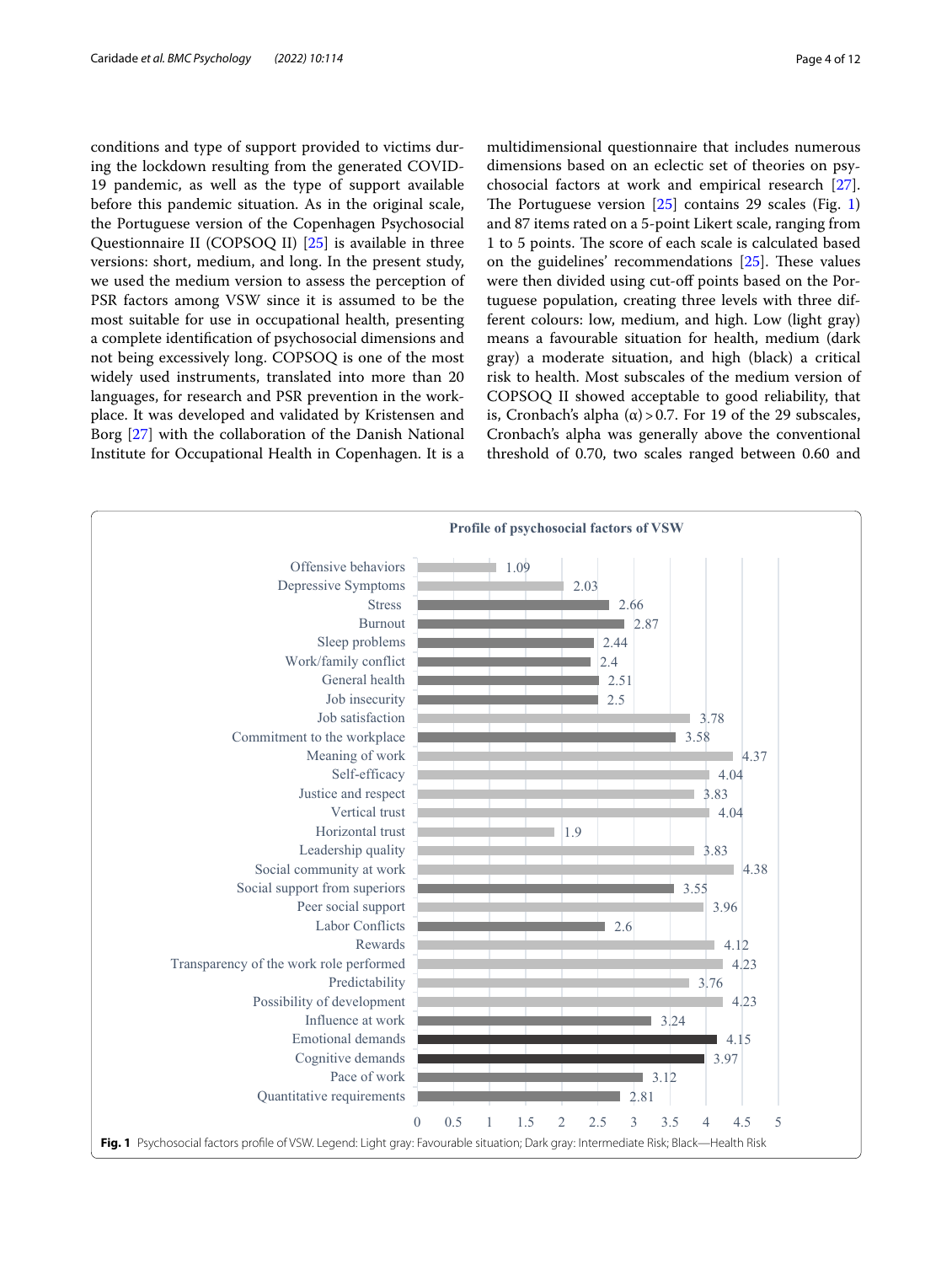0.70 (vertical trust and horizontal trust), and four scales had reliability of less than 0.60 (rewards, role clarity, social support from colleagues and sense of community at work).

# **Procedure**

The procedures adopted in this study were the same as those adopted in another study that was part of the aforementioned research project, "Violence Against Women and Domestic Violence (VAWDV) in Times of Pandemic: characterization, challenges and opportunities in distance support" [[26\]](#page-10-24). To carry out this study and to access as many VSW as possible within the NSNVDV, the Commission for Citizenship and Gender Equality was requested to collaborate in the dissemination of the Uniform Resource Locator (URL) with the protocol. First, information about the study (i.e., objectives; inclusion criteria, i.e., only professionals from the NSNVDV in Portugal; data confdentiality and anonymity, and the voluntary nature of the responses) were presented to the participants, followed by the free and informed consent form, which is a mandatory item to be flled in and to proceed with the response to the protocol. The study was carried out after the frst wave of the COVID-19 pandemic (between March and May 2020), and the questionnaires were made available through the google forms platform between June and September 2020. The protocol was duly considered and validated by the Ethics Committee [information omitted] in July 2019 (no specifc reference attributed), respecting the Declaration of Helsinki. The present work was carried out under funding granted by the Foundation for Science and Technology (FCT).

# **Data analysis**

The descriptive univariate analyses were computed to characterize the sample, the work condition, and the general support provided by VSW during the COVID-19 pandemic period (objective i). Data analysis was performed and included descriptive statistics using mean (M) and standard deviation (SD) to identify the levels of PSR factors for the health of VSW in each of the COP-SOQ II during the COVID-19 pandemic period (objective ii). Bivariate descriptive and inferential statistics were computed to identify the PSR factors of VSW according to age group (independent samples t-tests) and working conditions in the pandemic period (ANOVA) (objective iii). Posthoc tests were performed using the Bonferroni correction to clarify the diferences identifed by ANOVA. For dimensions measured as multiitem scales, Cronbach's alpha was calculated to assess reliability; an  $\alpha$  = 0.70 was deemed acceptable [\[27](#page-11-0)]. All statistical analyses were conducted using IBM® SPSS® software, version 27.

# **Results**

# **Work conditions and general support provided by VSW during the COVID‑19 pandemic period**

During the COVID-19 pandemic, 52.6% of VSW were on remote work functions, 21.9% in mixing work, i.e., remote work and face-to-face (f2f), and 12.8% in f2f work. More than half of the organizations (57.7%) in which the VSW work suspended f2f functions (about 2 months). After the lockdown periods, 48.0% of the organizations returned to normal functioning, and 44.9% implemented a mixed work system, f2f, and remote work.

During the lockdown, VSW have provided support to the victims through telephone more frequently (Mo=Always—43.9%), followed by f2f support (Mo=Sometimes—33.7%) (Table [1](#page-4-0)).

# **Psychosocial risks factors experienced by victim support workers: age and work condition**

Figure [1](#page-3-0) illustrates the distribution of the different psychosocial factors that COPSOQ II allows to extract by the three levels of analysis defned by the respective instrument, i. e., favourable situation, intermediate-risk, and health risk. The psychosocial factors favourable to

## <span id="page-4-0"></span>**Table 1** Type of support during the COVID-19 pandemic period

**Support Frequency** *f2f* **Telephone E-mail Social Applications (e.g., WhatApp) Videoconference (e.g. Skype)** Frequency (*N/*%) Always 18 (9.2) 86 (43.9) 25 (12.8) 9 (4.6) 8 (4.1) Frequently 53 (27) 73 (37.2) 51 (26) 32 (16.3) 36 (18.4) Sometimes 66 (33.7) 23 (11.7) 48 (24.5) 35 (17.9) 25 (12.8) Sheldom 36 (18.4) 6 (3.1) 27 (13.8) 37 (18.9) 36 (18.4) Never 23 (11.7) 8 (4.1) 45 (23) 82 (41.8) 91 (46.4) Mo Sometimes Always Frequently Never Never

*N*=Number of cases; *Mo*=Mode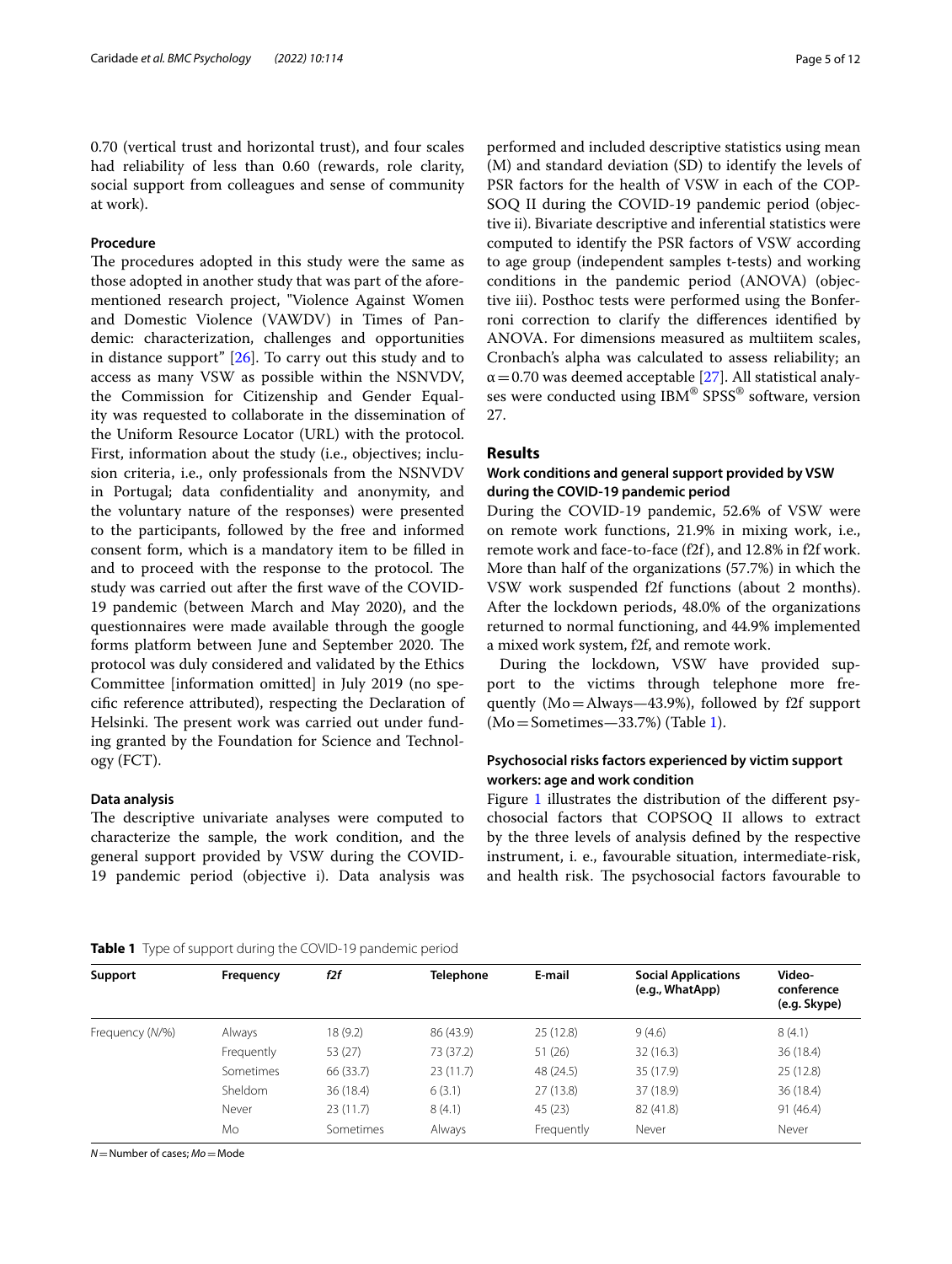the health of VSWs (light grey), that is, factors related to values in the workplace, social relationships, personality, and aspects related to offensive behaviour, are more prominent than the other psychosocial factors. The results suggest that the VSW recognize a good working environment, cooperation among colleagues, a sense of community, the meaning of work, the transparency of objectives and responsibilities, and the possibility of learning new things and developing new skills.

At a moderate risk level (dark grey), factors related to job demands (quantity and pace of work), work organization and content (infuence on work), social relationships and leadership (conficts, social support from supervisors), the work-individual interface (commitment to the workplace, job insecurity, work/family confict) and the health and well-being (general health, sleeping problems, burnout, and stress) are identifed (Fig. [1](#page-3-0)).

Work demands (emotional and cognitive demands) are shown as the only severe PSR factors for the health of VSW (Fig. [1](#page-3-0), in black) (Table [2\)](#page-5-0).

Analysing the means and standard deviations of the COPSOQ II subscales by age group of VSW, only statistically signifcant diferences were detected in three subscales, as VSW over 36 years old scored higher in terms of job insecurity  $[t(194) = -0.763, p = 0.030]$ , burnout [*t*(194)=− 0.998, *p*=0.030] and ofensive behaviours [*t*(194)=−2.601, *p*<0.001)] compared to the VSW under 36 years age (Table [3\)](#page-6-0).

Considering the psychosocial factors as a function of the working conditions (f2f vs. remote work vs. mixed work) of the VSW during the COVID-19 pandemic period, statistically signifcant diferences were found at the level of 5 (demands of work, work organization, and job content, personality, health and well-being, ofensive

<span id="page-5-0"></span>

| <b>COPSOQ II dimensions</b>            | Subscales (item number)            | α       | Sample<br>M(DP) | Instrument<br>M(DP) |
|----------------------------------------|------------------------------------|---------|-----------------|---------------------|
| Demands at work                        | Quantitative Demands (3)           | 0.75    | 2.80(0.83)      | 2.48(0.86)          |
|                                        | Work Pace (1)                      | $\star$ | 3.11(0.97)      | 3.18(1.00)          |
|                                        | Cognitive Demands (3)              | 0.76    | 3.96(0.72)      | 3.79(0.71)          |
|                                        | Emotional Demands (1)              | $\star$ | 4.15(0.86)      | 3.42 (1.15)         |
| Work organization and job contents     | Influence at Work (4)              | 0.74    | 3.23(0.85)      | 2.83 (0.89)         |
|                                        | Development Possibilities (3)      | 0.71    | 4.23(0.61)      | 3.85(0.81)          |
|                                        | Meaning of Work (3)                | 0.84    | 3.86(0.80)      | 4.03(0.72)          |
|                                        | Commitment to the Workplace (2)    | 0.90    | 4.32(0.76)      | 3.40(0.90)          |
| Interpersonal relations and leadership | Predictability (2)                 | 0.84    | 4.07(0.83)      | 3.23(0.92)          |
|                                        | Rewards (3)                        | 0.30    | 3.15(0.58)      | 3.71(0.87)          |
|                                        | Role Clarity (3)                   | 0.32    | 3.65(0.59)      | 4.19(0.72)          |
|                                        | Role Conflicts (3)                 | 0.77    | 3.60(0.91)      | 2.94(0.69)          |
|                                        | Leadership Quality (4)             | 0.83    | 4.12(0.75)      | 3.49(0.93)          |
|                                        | Social Support from Supervisor (3) | 0.89    | 3.84(0.91)      | 3.13(0.97)          |
|                                        | Social Support from Colleagues (3) | 0.31    | 3.21(0.53)      | 3.44(0.77)          |
| Work-individual interface              | Job Insecurity (1)                 | $\ast$  | 1.86(0.67)      | 3.13(1.47)          |
|                                        | Job Satisfaction (4)               | 0.86    | 4.09(0.72)      | 3.37(0.75)          |
|                                        | Work/Family Conflict (3)           | 0.76    | 3.91(0.73)      | 2.67(1.05)          |
| Workplace values                       | Vertical Trust (3)                 | 0.67    | 4.27(0.52)      | 3.60(0.60)          |
|                                        | Horizontal Trust (3)               | 0.65    | 3.81(0.78)      | 2.79(0.64)          |
|                                        | Justice and Respect (3)            | 0.73    | 3.70(0.69)      | 3.37 (0.81)         |
|                                        | Sense of Community at Work (3)     | 0.31    | 3.00(0.59)      | 3.97(0.81)          |
| Personality                            | Self-efficacy (2)                  | 0.91    | 2.39(1.03)      | 3.90(0.67)          |
| Health and well-being                  | General Health (1)                 | $\ast$  | 2.42(1.19)      | 3.44(0.91)          |
|                                        | Stress (2)                         | 0.85    | 2.44(1.07)      | 2.70(0.90)          |
|                                        | Burnout (2)                        | 0.85    | 2.86(0.99)      | 2.70(0.97)          |
|                                        | Sleep Problems (2)                 | 0.78    | 2.65(0.91)      | 2.46(1.05)          |
|                                        | Depressive Symptoms (2)            | 0.79    | 3.03(0.90)      | 2.35(0.91)          |
| Offensive behaviours                   | Offensive Behaviours (4)           | 0.79    | 1.09(0.31)      | 1.23(0.48)          |

*M*=Mean; *SD*=Standard Deviation; *α*=Cronbach's alpha

\*It is not possible to calculate Cronbach's alpha since the subscale consists of a single item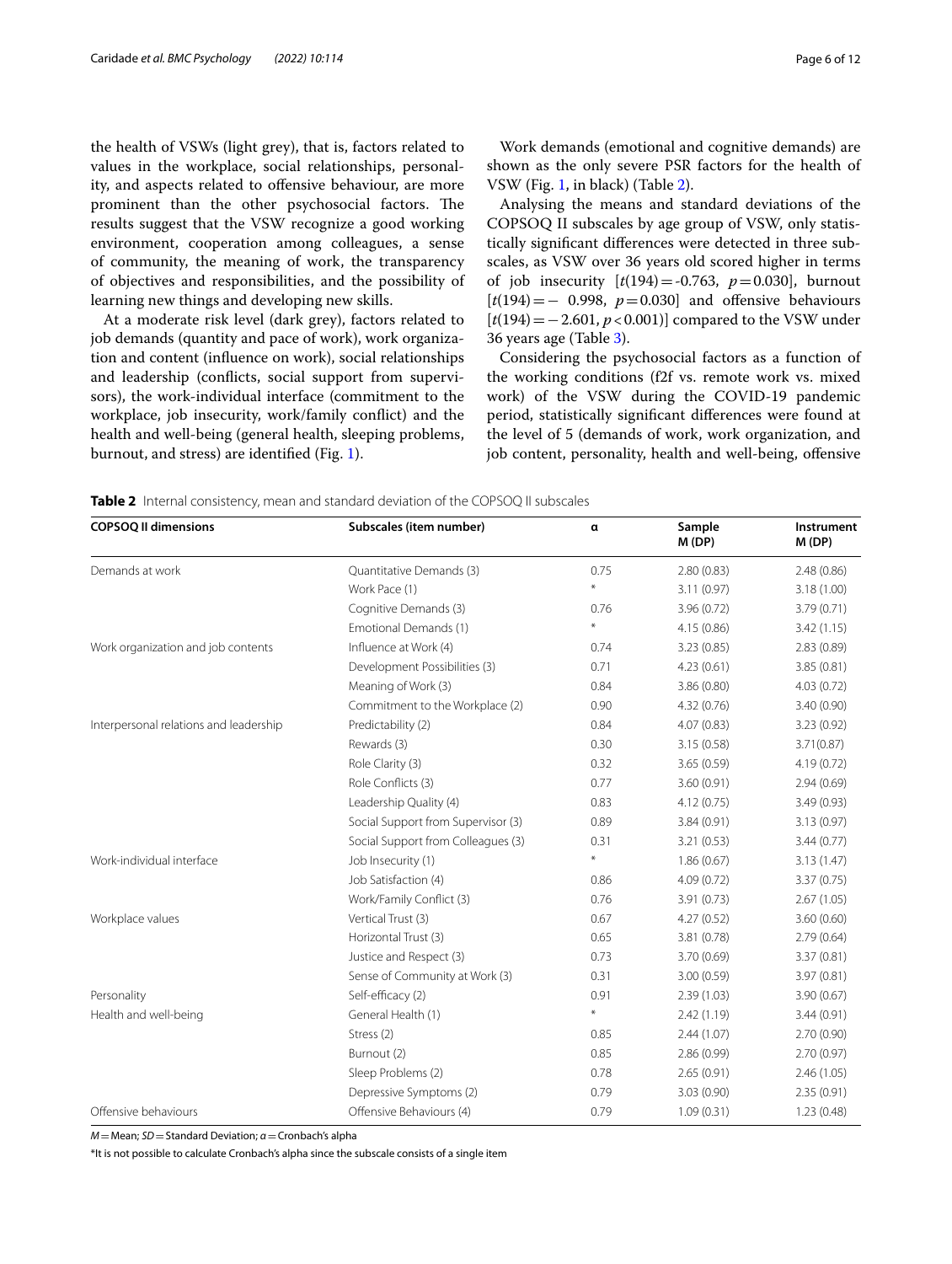<span id="page-6-0"></span>**Table 3** Mean and standard deviation of COPSOQ II subscales by age group of VSW

| <b>PSOQ II subscales</b>            | < 36 years old<br>M(DP) | $\geq$ 36 years old<br>M(DP) | t<br>(194)  |  |
|-------------------------------------|-------------------------|------------------------------|-------------|--|
| Quantitative demands                | 2.78(0.81)              | 2.83(0.85)                   | $-0.442$    |  |
| Work pace                           | 3.07(0.96)              | 3.16 (0.98)                  | $-0.609$    |  |
| Cognitive demands                   | 3.88 (0.75)             | 4.07 (0.66)                  | 0.220       |  |
| Emotional demands                   | 4.07 (0.89)             | 4.24(0.80)                   | 0.705       |  |
| Influence at work                   | 3.16(0.86)              | 3.32(0.83)                   | $-1.326$    |  |
| Development possibili-<br>ties      | 4.22 (0.58)             | 4.24(0.66)                   | $-0.229$    |  |
| Meaning of work                     | 3.86 (0.78)             | 3.87(0.83)                   | $-0.114$    |  |
| Commitment to the<br>workplace      | 4.32 (0.71)             | 4.34 (0.83)                  | $-0.280$    |  |
| Predictability                      | 4.18 (0.74)             | 3.94 (0.92)                  | 2.047       |  |
| Rewards                             | 3.16(0.61)              | 3.15(0.57)                   | 0.114       |  |
| Role clarity                        | 3.72(0.53)              | 3.56(0.65)                   | 1.974       |  |
| Role conflicts                      | 3.75(0.85)              | 3.41(0.95)                   | 2.715       |  |
| Leadership quality                  | 4.22(0.67)              | 4.00 (0.82)                  | 2.041       |  |
| Social support from<br>supervisor   | 3.98 (0.87)             | 3.68 (0.93)                  | 2.276       |  |
| Social support from col-<br>leagues | 3.26(0.49)              | 3.14(0.56)                   | 1.528       |  |
| Job insecurity                      | 1.82(0.71)              | 1.90(0.63)                   | $-0.763*$   |  |
| Job satisfaction                    | 4.18 (0.72)             | 3.98 (0.72)                  | 1.867       |  |
| Work/family conflict                | 3.97 (0.72)             | 3.84 (0.74)                  | 1.158       |  |
| Vertical trust                      | 4.32 (0.48)             | 4.22(0.56)                   | 1.419       |  |
| Horizontal trust                    | 3.86 (0.74)             | 3.74(0.82)                   | 1.067       |  |
| Justice and respect                 | 3.83 (0.64)             | 3.53(0.72)                   | 3.022       |  |
| Sense of community at<br>work       | 3.09(0.56)              | 2.90 (0.60)                  | 2.213       |  |
| Self-efficacy                       | 2.31(1.03)              | 2.50 (1.02)                  | $-1.317$    |  |
| General health                      | 2.31(1.19)              | 2.55(1.17)                   | $-1.354$    |  |
| <b>Stress</b>                       | 2.30 (1.02)             | 2.63(1.12)                   | $-2.144$    |  |
| Burnout                             | 2.80(1.05)              | 2.94 (0.91)                  | $-0.998*$   |  |
| Sleep problems                      | 2.66 (0.89)             | 2.64 (0.93)                  | 0.162       |  |
| Depressive symptoms                 | 1.94(0.84)              | 2.14(0.97)                   | $-1.604$    |  |
| Offensive behaviours                | 1.03(0.11)              | 1.15(0.43)                   | $-2.601***$ |  |

\*\*\**p*<0.001; \*\* *p*<0.01; \**p*<0.05; *M*=Mean; *SD*=Standard Deviation

behaviours) of the eight dimensions that integrate the COPSOQ II. More specifcally, and considering the different subscales of the instrument, there were diferences in terms of emotional demands depending on the work condition of VSW [*F*(2, 168)=5.179; *p*=0.007]. Post-hoc tests, using the Bonferroni correction, revealed only signifcant diferences between f2f vs. remote work,  $p=0.005$ . Significant differences were also found in the development possibilities  $[F(2, 168) = 3.855; p = 0.023]$ and meaning work  $[F(2, 168) = 4.081; p = 0.019]$  and in both subscales. Post-hoc tests show diferences only between f2f and remote workgroups  $(p=0.021; p=0.031,$ 

respectively). Also in self-efficacy  $[F(2, 168) = 3.832;$  $p=0.024$ ] differences were found between remote work and mixed groups in terms of the work condition of VSW  $(p=0.019)$ . Finally, there were significant differences on the stress  $[F(2, 168) = 5.631; p = 0.004]$  and offensive behaviours  $[F(2, 168) = 3.006; p = 0.05]$  subscales, attending on the work condition of VSW. Post-hoc tests, using the Bonferroni correction, revealed signifcant diferences between f2f vs remote work ( $p = 0.010$ ) and f2f vs mixed work  $(p=0.005)$  in stress subscale. In offensive behaviours, only signifcant diferences between f2f vs. mixed work were found,  $p = 0.050$  (Table [4](#page-7-0)).

## **Discussion**

Considering the potential impact that PSR factors have on the health and well-being of workers and, consequently, on the productivity and growth of organizations, their identifcation is essential to outline measures that ensure better emotional and time management and stress experienced by workers. This study aimed to contribute to this domain, identifying work-related PSR in a sample of Portuguese VSW, focusing on the period of the COVID-19 pandemic. It should be noted that the identifcation of PSR constitutes an important opportunity to identify potential risk areas for improvement in the organization of work, that is, a means of identifying and prioritizing problems, to develop and implement appropriate interventions within the workplace [[2\]](#page-10-1).

With the outbreak of the COVID-19 pandemic, more than half of the VSW (52.6%) that participated in this study were working from home, thus being more exposed to a set of specifc risks, e.g., isolation, confusing boundaries between work and family, greater risk of conficts and domestic violence, with possible impact on mental health [\[28](#page-11-1)]. After the frst lockdown, 44.9% of VSW advanced to mixed work, maintaining exposure to the aforementioned risks. Indeed, a Portuguese study developed by Gaspar et al.  $[6]$  $[6]$  to analyse the impact of COVID-19 on global health and PSR at work concluded by the greatest PSR at work, namely the bulk of the responsibility, intellectual effort, multitasking, and overall stress. The association of these risks to work tasks, emotional and cognitive demands, health, and well-being enhances the vulnerability of workers and their greater difficulty in managing the personal and professional challenges caused by the COVID-19 pandemic. Furthermore, mental health was afected in the general public when compared to before the pandemic outbreak [\[31](#page-11-2)]. A worsening of certain health symptoms (e.g., insomnia, depression, anxiety, burnout, headaches and fatigue), an increase in risk behaviors related to lifestyles (e.g., sleeping habits, physical activity, food, screen time, consumption among others) or changes related to family and work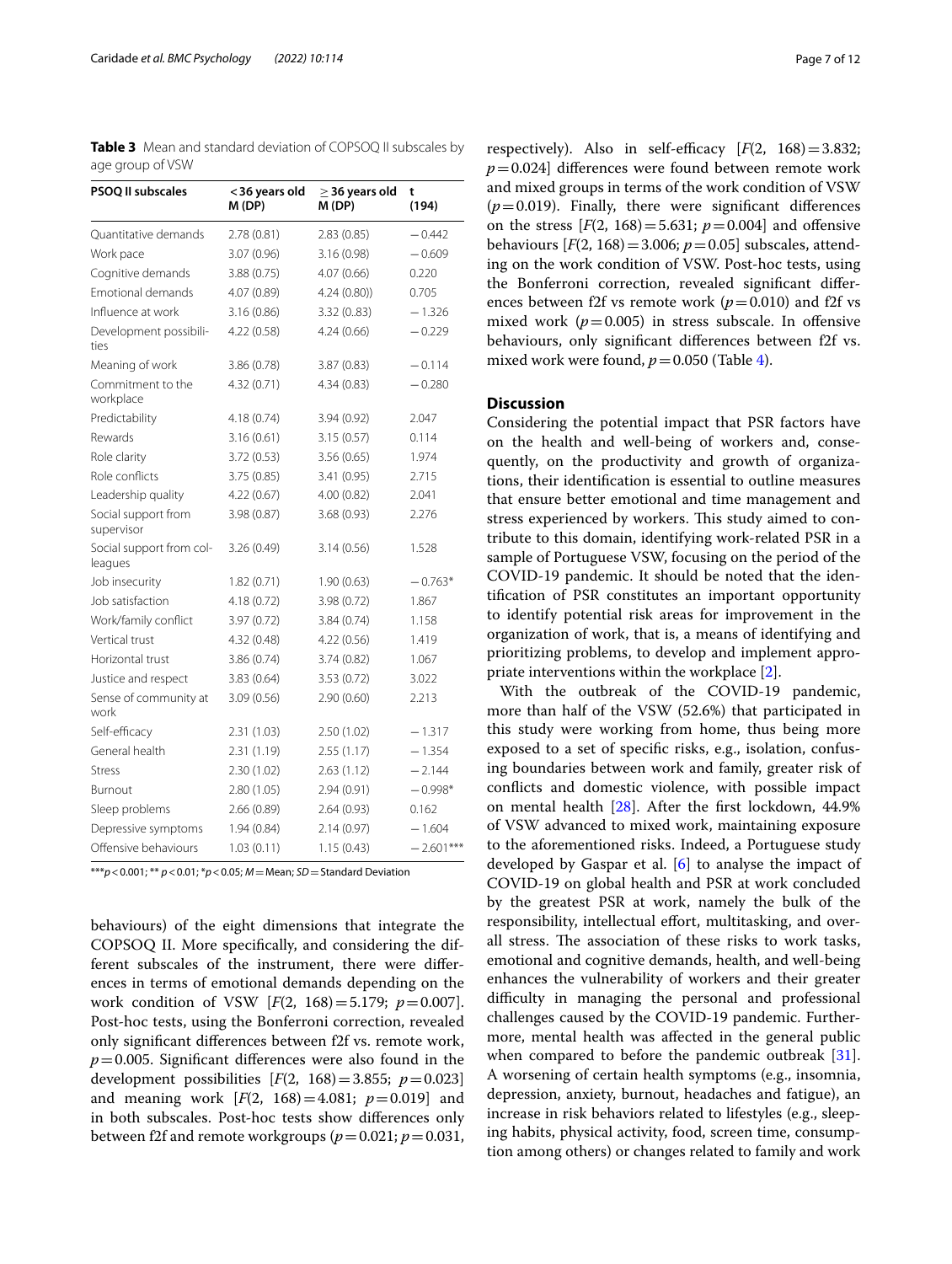<span id="page-7-0"></span>

| <b>Table 4</b> Mean and standard deviation of COPSOQ II subscales by work condition of VSW during the COVID-19 pandemic period |  |  |  |
|--------------------------------------------------------------------------------------------------------------------------------|--|--|--|
|--------------------------------------------------------------------------------------------------------------------------------|--|--|--|

| <b>COPSOQ II subscales</b>     | f2f<br>M(DP) | <b>Remote work</b><br>M(DP) | <b>Mixed</b><br>M(DP) | F(2, 168)  |
|--------------------------------|--------------|-----------------------------|-----------------------|------------|
| Quantitative demands           | 2.96(0.76)   | 2.88 (0.78)                 | 2.91 (0.84)           | 0.105      |
| Work pace                      | 2.96(0.76)   | 2.88(0.78)                  | 2.91(0.84)            | 0.105      |
| Cognitive demands              | 3.20(1.15)   | 3.13(0.88)                  | 3.33(0.97)            | 0.674      |
| Emotional demands              | 4.36(0.53)   | 3.88(0.72)                  | 4.03(0.65)            | $5.179*$   |
| Influence at work              | 4.48 (0.77)  | 4.15(0.79)                  | 4.12 (0.79)           | 2.060      |
| Development possibilities      | 3.65(0.60)   | 3.31(0.83)                  | 3.01(0.95)            | 3.855*     |
| Meaning of work                | 4.45(0.50)   | 4.11(0.64)                  | 4.33 (0.59)           | $4.081*$   |
| Commitment to the workplace    | 3.81(0.71)   | 3.74(0.83)                  | 4.05(0.77)            | 2.302      |
| Predictability                 | 4.50(0.61)   | 4.25(0.80)                  | 4.36 (0.79)           | 1.120      |
| Rewards                        | 3.94(0.81)   | 4.00(0.82)                  | 4.13 (0.92)           | 0.511      |
| Role clarity                   | 3.29(0.65)   | 3.15(0.57)                  | 3.19(0.59)            | 0.587      |
| Role conflicts                 | 3.69(0.59)   | 3.67(0.58)                  | 3.65(0.55)            | 0.029      |
| Leadership quality             | 3.63(0.94)   | 3.58 (0.89)                 | 3.58(0.84)            | 0.030      |
| Social support from supervisor | 4.21(0.68)   | 4.08(0.74)                  | 4.16(0.64)            | 0.478      |
| Social support from colleagues | 3.65(0.86)   | 3.80 (0.89)                 | 3.86 (0.79)           | 0.462      |
| Job insecurity                 | 3.21(0.50)   | 3.21(0.47)                  | 3.20(0.44)            | 0.011      |
| Job satisfaction               | 2.08(0.70)   | 1.87(0.65)                  | 1.93(0.67)            | 0.981      |
| Work/family conflict           | 3.87 (0.64)  | 4.03 (0.71)                 | 4.13 (0.68)           | 1.146      |
| Vertical trust                 | 3.87(0.66)   | 3.89(0.69)                  | 3.84(0.70)            | 0.090      |
| Horizontal trust               | 4.29(0.50)   | 4.23(0.51)                  | 4.29(0.58)            | 0.272      |
| Justice and respect            | 3.79 (0.82)  | 3.81 (0.74)                 | 3.82 (0.78)           | 0.017      |
| Sense of community at work     | 3.49(0.69)   | 3.65(0.67)                  | 3.75(0.69)            | 1.152      |
| Self-efficacy                  | 2.97(0.54)   | 3.07(0.62)                  | 2.78(0.48)            | 3.832*     |
| General health                 | 2.74(1.03)   | 2.53(1.05)                  | 2.19(0.88)            | 2.774      |
| <b>Stress</b>                  | 3.20(1.12)   | 2.42(1.23)                  | 2.26(1.07)            | $5.631***$ |
| Burnout                        | 2.58(1.41)   | 2.43(1.04)                  | 2.38(1.03)            | 0.267      |
| Sleep problems                 | 3.18 (0.88)  | 2.96(1.01)                  | 2.63(0.96)            | 2.867      |
| Depressive symptoms            | 2.92(0.83)   | 2.67(0.91)                  | 2.53(0.96)            | 1.423      |
| Offensive behaviours           | 2.36(1.04)   | 2.10(0.93)                  | 1.89(0.80)            | $3.006*$   |

\*\*\**p*<0.001; \*\* *p*<0.01; \**p*<0.05 M=Mean; *SD*=Standard Deviation

(e.g., associated with confnement and teleworking) were verifed with COVID-19 [[6\]](#page-10-21). In the particular case of the VSW, their exposure to victims with traumatic experiences constitutes an increased risk for developing other psychological problems considering the difficulties of their tasks [\[8](#page-10-6), [9\]](#page-10-7), which include vicarious trauma, burnout [[10\]](#page-10-8), or even PTSD [\[11](#page-10-9), [12](#page-10-10)]. On the other hand, the necessary and greater digitization of the work imposed by the pandemic [[4\]](#page-10-3) constitutes another challenge for the VSW, requiring specifc knowledge and handling of diferent digital solutions. In this study, VSW reported greater telephone use (43.9% reported using it always and 37.2% using it frequently), opposite to other forms of remote support, e.g., social/mobile applications or videoconference. Such results may be explained by the lack of training of VSW in the use of these technologies and the fact that technological/digital innovations have not been previously considered from a strategical point of view [[26\]](#page-10-24). In fact, the COVID-19 pandemic brought numerous challenges to VSW, namely having to provide remote support, which had never occurred before at such a scale, and there was, until now, a procedural protocol in this regard.

Considering the dimensions and subscales assessed by COPSOQ II, a positive result was found, showing that most psychosocial factors, e.g., self-efficacy, the meaning of work, job satisfaction, and leadership quality, are shown to be favourable to the health of VSW. However, there are also moderate (e.g., work pace, quantitative demands, infuence at work, job insecurity, sleep problems, burnout, stress) and severe (cognitive and emotional demands) risk factors that deserve some attention and concern, supporting the development of eforts that enable further management to minimize/eliminate them. Then, this study shows that the most common and severe risk factors for VSW are related to cognitive and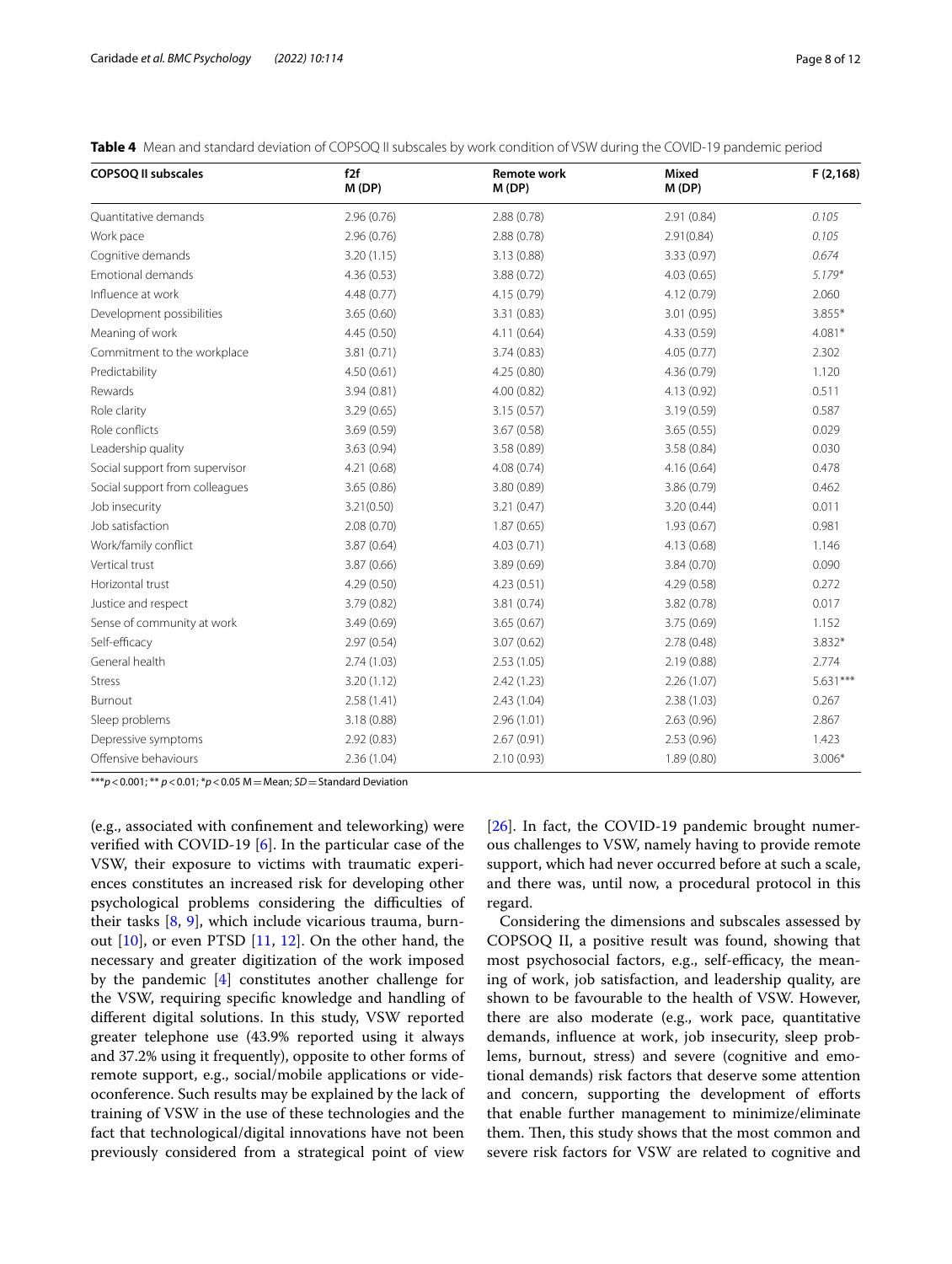emotional demands within the job context, confrming the challenging component of tasks performed by VSW as an area of high risk and challenges [\[29](#page-11-3)]. Efectively, it has been shown that VSW, in the specifc demands of their tasks of providing support to traumatized populations, are also at risk of developing a variety of psychological problems, including burnout or even PTSD [[8,](#page-10-6) [9](#page-10-7)].

In the present study, the impact of PSR was uneven, considering the age groups and the working conditions in which the VSW are inserted. Thus, VSW over 36 years old scored more in job insecurity, burnout, and ofensive behaviour. These results are contrary to what was observed in the aforementioned Portuguese study developed by Gaspar et al. [[6](#page-10-21)], in which younger professionals, i.e., 35 years or less, present more PSR of work, greater impact of COVID-19 on work intensity, and negative evolution of health symptoms. Considering the characteristics of the sample in the present study, which is mostly comprised of women, it can be hypothesized that this could be a group of women with school-age children requiring greater support during the COVID-19 pandemic period and, consequently, experiencing greater diffculty in balancing job functions and family life [[30\]](#page-11-4).

Regarding the working conditions of the VSW, some favourable psychosocial factors were identified. The VSW who were working f2f scored higher in the possibilities of development and meaning of work when compared with those who are performing functions in remote work, which is explained by the vulnerabilities and obstacles inherent in the use of digital tools necessary to contact and support the victims [\[31](#page-11-2)], particularly in terms of establishing a relationship and communication with the victim, give emotional support or even for risk assessment purposes. That is why digital solutions should not replace the f2f support but rather constitute an important alternative and complement to assist victims [[32\]](#page-11-5). Also, VSW that were in remote work reported higher scores in self-efficacy when compared to mixed work, which may be understandable due to the greater demands and challenges that the reconciliation of f2f work and remote work imposes on the personal and family life of these specifc workers. In PSR, the main diferences in the working condition of the VSW were identifed at the level of the dimensions of work demands, health and wellbeing, and offensive behaviours. More specifically, VSW in f2f work scored higher in terms of emotional demands and stress when compared to those were in remote work, difering even in terms of the stress experienced by VSWs in mixed work. Also, in terms of ofensive behaviour, VSW from f2f scored higher when compared to those in mixed work. These results on the PSR seem to suggest that the VSW perceive f2f work as representing a greater risk to their health and well-being. The fact that this

study was conducted during the frst wave of COVID-19 in Portugal, a period in which more measures to contain the disease were being tested, and when there was still great uncertainty about the spread of the virus, may help to understand the greater threat associated with f2f work. Effectively, other authors  $[12]$  $[12]$  have shown that fear of COVID-19 fully mediates the relationship between negative afect and well-being and may also partially mediate the relationship between negative afect and PTSD symptoms. This apparent VSW's sense of insecurity regarding f2f work may also be translated into the unpreparedness and inexistence of a plan for organizations to continue to ensure f2f work with the total safety of their workers.

Despite the contributions of this study, it has some limitations that must be overcome in future studies. Firstly, our sample was mainly composed of women (91.8%) because of the greater female representation to perform the role of VSW. When considering that the study was conducted during the COVID-19 pandemic period, it is important to refect on the results obtained, including, for example, the infuence that the adaptations to remote work caused. Subscales such as work/family confict, support from supervisors, commitment to the workplace, work pace, and quantitative demands in work may refect some challenges arising from the impact of the COVID-19 pandemic. The instrument used, the COP-SOQ II, is not sensitive to this factor, so it will be important in future studies to assess in what conditions and/ or contexts the VSW perform their functions, that is, if f2f or remote work. The present study used a quantitative methodology of an exploratory type, using self-report measures, so it is necessary to invest in more qualitative studies that allow an in-depth approach to the phenomenon of PSR involved in VSW through individual interviews or sessions of a focus group. Complementary data collection methods such as observation may also be used. Finally, in the present study, it was not possible to carry out analyses based on the gender of the participants. Considering the evidence that men and women experience diferent types of trauma or the possibility of gender-specifc expressions of emotional distress (e.g., [29](#page-11-3)), the impact of COVD-19 on gender inequality [[33\]](#page-11-6) as well the gender diferences in PSR found in the general Portuguese population  $[6]$  $[6]$ , further studies should thus seek to explore the gender diferences involved. Longitudinal designs that allow a deeper understanding of the PSR factors are also necessary in this context.

The findings of this study have important implications for the promotion of the mental health and well-being of VSW and contribute to improving the organization of work and, consequently, increasing productivity and organizational growth. Organisations working with traumatised people must develop efective guidelines and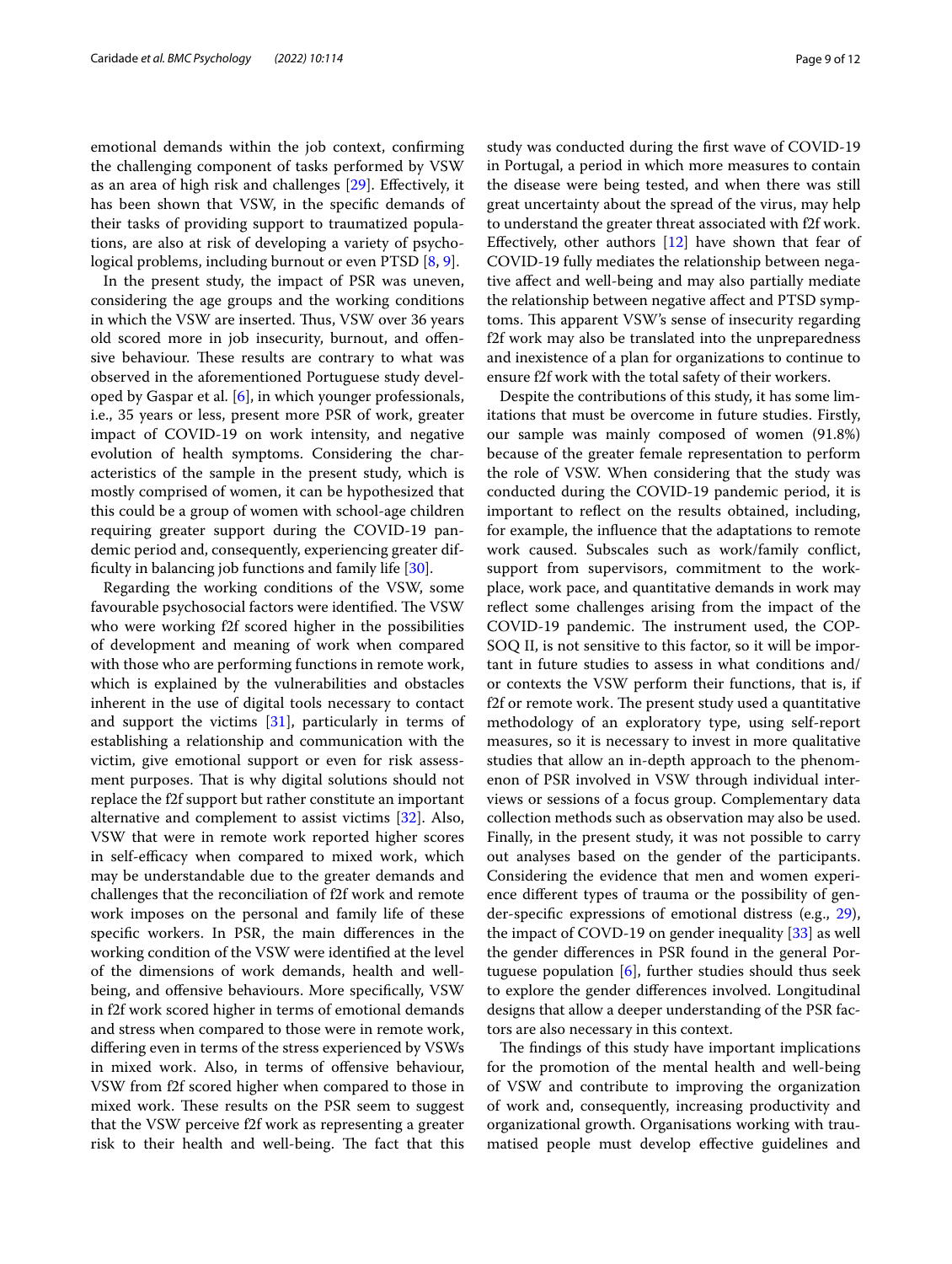protocols to identify and support workers showing signs of vicarious trauma, i.e., disseminate indicators of vicarious trauma, help procedures, identify formal sources of help, and create appropriate spaces for practice self-care. Other self-care strategies have been suggested, such as taking care of oneself physically and emotionally, getting enough sleep, eating properly, exercising, or having time for self-refection, being the organizations responsible for promoting it in a safe, supportive, and respectful environment [\[33](#page-11-6)]. VSW should be provided with a support network and be able to disclose any concerns. It is also essential to provide training on PSR, health, and wellbeing in the workplace to promote greater knowledge and awareness of professionals. Therefore, it is important to promote VSW training to make them aware of the risks of their work, how to deal with the challenges of this work, and how to seek support. Implement actions to promote psychological health in the workplace, develop support measures that favour a balance between professional and personal life, and promote peer support strategies, e.g., peer support, are all important strategies that will contribute to minimizing the PSR involved in VSW tasks.

# **Conclusions**

The present study pursued an important and innovative contribution to the level of research on PSR factors faced by the VSW, considering the COVID-19 pandemic. There are no other studies focusing on this specific theme when it comes to the Portuguese situation. In addition to recognizing some psychosocial factors favourable to VSW health and well-being, the results of this study have allowed us to identify psychosocial factors that place these specifc workers at intermediate and severe risk.

The COVID-19 pandemic came to test the resilience and adaptability of all. So, it has also emerged as a potentiating factor for the PSR to which VSW were already subjected. It is, therefore, the time to review the strategic action plans of organizations working in the context of victim support, promoting healthy workplaces, and providing their VSW with resources and skills that will allow them to manage the specifc demands of their job and cultivate their well-being and mental health, essential in the necessary resilience of the tasks involved.

**Acknowledgements**

Not applicable.

#### **Author contributions**

Conceptualization, SC, A.O. R.S., R. R. and C.S.; data curation, SC, A.O. R.S., R. R. and C.S; formal analysis, SC, A.O. R.S., R. R. and C.S; investigation, SC, A.O. R.S., R. R. M.S., I. A. and C.S; methodology, SC, A.O. R.S., R. R. and C.S; project administration, SC, A.O. R.S., R. R. M.S., I. A. and C.S; supervision, C. S.; validation, S.C., and C.S.; visualization, SC, A.O. R.S., R. R. M.S., I. A. and C.S; writing—original draft, SC, A.O. R.S., R. R. and C.S.; writing—review and editing, SC, A.O. R.S., R.

R. and C.S. All authors have read and agreed to the published version of the manuscript.

## **Authors' information**

Sónia Caridade PhD in Psychology of Justice. She is currently an assistant professor at the School of Psychology at the University of Minho and an integrated member of the Center for Research in Psychology. She is coordinator for academic mobility at the UM School of Psychology and coordinator of internships in the Master's in Psychology of Justice at UM. Her main line of research is within the scope of violence in intimate relationships (adults and juveniles), domestic violence and juvenile delinquency. Her main line of research is within the scope of violence in intimate relationships (adults and juveniles), domestic violence, and juvenile delinquency. She is a reviewer in several international scientifc journals.

Ana Oliveira Psychologist, PhD in Psychology, at University of Porto. She is specialised in the feld of Justice Psychology and Health Psychology, specifcally in Psychotraumatology. In APAV, Ana works as a victim support officer and as a manager of GAV DIAP de Faro, a victim support office based in Faro's district Department of Criminal Investigation and Prosecution. Besides, she is responsible of the Massive Victimisation Support Unit.

Rosa Saavedra PhD, Psychology of Justice. Senior Advisor to the Board of the Portuguese Association for Victim Support. Visiting Assistant Professor at the Faculty of Law of the University of Porto. Efective member of the CJS—Center for Interdisciplinary Investigation in Crime, Justice and Security of the School of Criminology of the same faculty. Her main line of research is within the scope of the implementation and evaluation of violence prevention programs and risk assessment procedures for particularly vulnerable victims of crime. Rita Ribeiro Master in Criminal and Forensic Psychology. Currently a Ph.D. student in the Faculty of Psychology and Education Sciences of the University of Coimbra and Junior Researcher in the Center for Research in Neuropsychology and Cognitive Behavioural Intervention (CINEICC) of the University of Coimbra and in the Egas Moniz Psychology Lab (LabPSI) of Multidisciplinary Research Center of Egas Moniz (CiiEM). Her main line of research is within the scope of criminal profling.

Manuela Santos Master's degree in psychology of Justice. She is a Project Officer at APAV (Portuguese Association for Victim Support), since 2011. Currently, she is a Project Manager, working as a member of APAV's International Relations & Project Development and Management Unit. She has been involved in the implementation and technical coordination of several national and European Projects promoted by APAV, including Project LEAD—Inform to Prevent, Project T@LK—online support for victims of crime, Project IVOR implementing Victim-Oriented Reform of the criminal justice system in the European Union and Projects SER (Raising Awareness and Educating for Relationships).

Iris Almeida Psychologist (Specialty in Clinical and Health Psychology, Advanced Specialty in Justice Psychology and Community Psychology). PhD in Psychology in the feld of femicide risk assessment. Assistant Professor and co-coordinator of Master in Forensic and Criminal Psychology at Egas Moniz Higher Education School. Since 2001 researcher in the feld of gender psychology, namely domestic violence risk assessment, homicide, and femicide. Director of Forensic Psychology Office (GPF) [Laboratory of Forensic and Psychological Sciences Egas Moniz]. Coordinator and Scientifc Supervisor at Victims Information and Assistance Office (GIAV), located at Lisbon Public Prosecutor's Office and in the Technical Advisory Office (GAT) integrated in the West Lisbon Public Prosecutor's Office.

Cristina Soeiro Cristina Soeiro has a PhD in Psychology of Justice from the University of Minho. Responsible for the Psychology and Selection Office at the Judiciary Police Academy since 1990, she works as a Senior Specialist. Coordinator of the Degree in Psychology and the master's degree in Forensic and Criminal Psychology at Instituto Universitário Egas Moniz. She also coordinates research projects in the feld of Forensic and Criminal Psychology. She is a court forensic expert with experience in risk assessment of violent ofenders (mainly sexual crimes, homicides, domestic violence, and arsonists).

# **Funding**

This study was supported by the Foundation for Science and Technology (FCT) and Commission for Citizenship and Gender Equality (CIG) through the Portuguese State Budget (GenderResearch4Covid-9598419).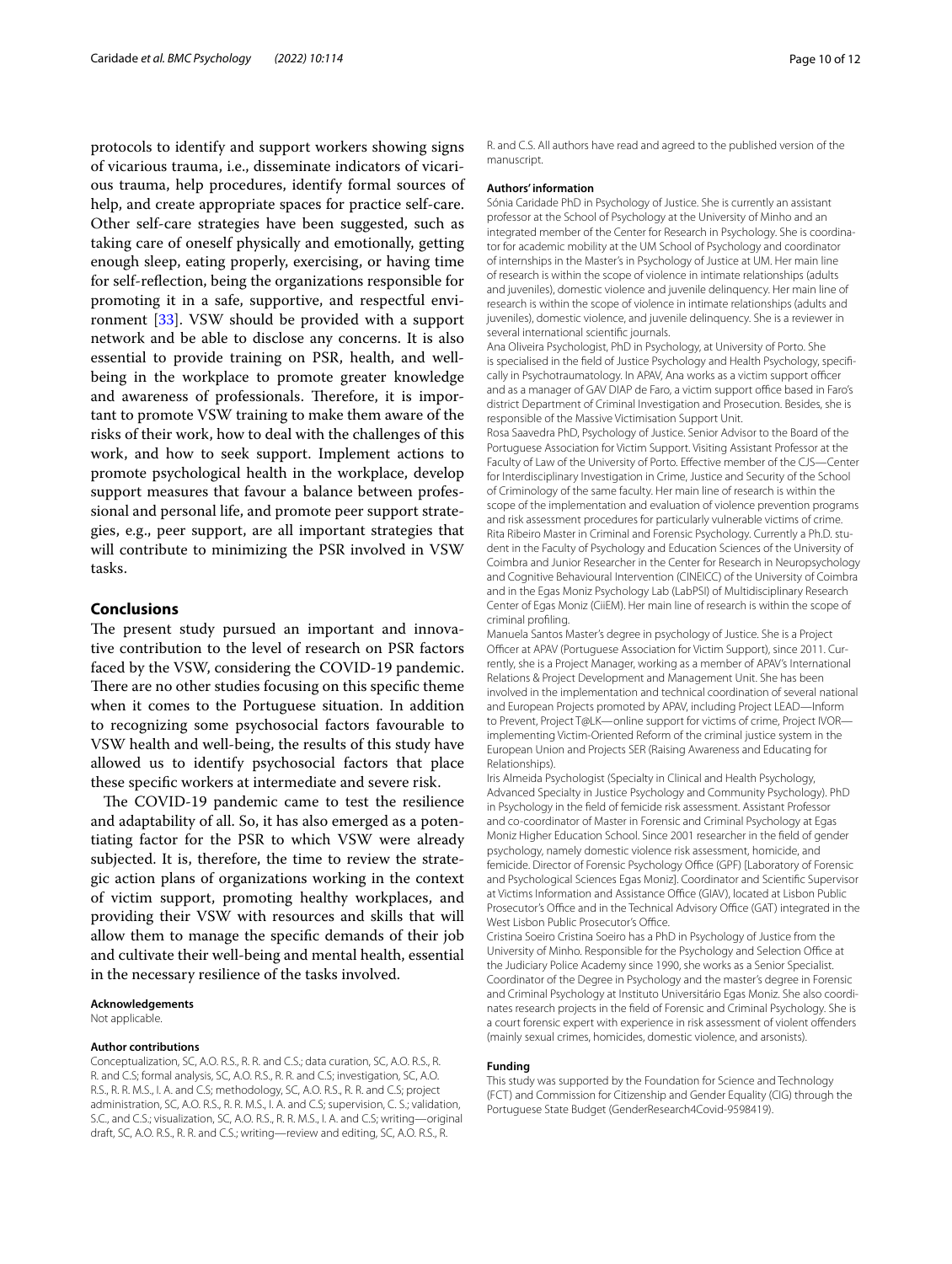# **Availability of data and materials**

The datasets used and/or analysed during the current study are available from the corresponding author on reasonable request.

# **Declarations**

## **Ethics approval and consent to participate**

The study was conducted in accordance with the Declaration of Helsinki, and the protocol was approved by the Ethics Committee of Fernando Pessoa University in July 2019 (date acting as reference ID) and fnanced by the Portuguese Foundation for Science and Technology project "VAWDV in Times of Pandemic, namely, characterization, challenges, and opportunities in RS", no specifc reference assigned since this is an extraordinary project. Informed consent was obtained from all subjects involved in the study.

#### **Consent for publication**

All the authors of the research have agreed to the submission of the paper, and I assume responsibility for keeping them informed of all progress through the editorial review process, the content of the reviews, and any suggested revisions. I confrm that neither the manuscript nor any parts of its content are currently under consideration or published in another journal. If accepted for publication, the authors agree to the automatic transfer of the copyright to your journal.

#### **Competing interests**

The authors declare that they have no competing interests.

#### **Author details**

<sup>1</sup> Psychology Research Center, School of Psychology, University of Minho, Campus de Gualtar, 4710-057 Braga, Portugal. <sup>2</sup>Interdisciplinary Center for Gender Studies (CIEG) of the Higher Institute of Social and Political Sciences of the University of Lisbon (ISCSP-UL), 1300-663, Lisboa, Portugal. <sup>3</sup>Portuguese Association for Victim Support (APAV) - PT, Rua José Estêvão, 135 A, Piso 1, 1150-201 Lisboa, Portugal. <sup>4</sup>Interdisciplinary Research Centre on Crime, Justice and Security (CJS) of School of Criminology of Faculty of Law of Porto (FDUP-UP), 4050-123, Porto, Portugal. <sup>5</sup> Center for Research in Neuropsychology and Cognitive Behavioral Intervention, the Faculty of Psychology and Education Sciences at the University of Coimbra, 3000-115 Coimbra, Portugal. <sup>6</sup>Multidisciplinary Research Center of Egas Moniz (CiiEM), Laboratory of Psychology (LabPSI), Egas Moniz Higher Institute of Health Science, Campus Universitário, Quinta da Granja, Monte de Caparica, 2829-511 Almada, Portugal. <sup>7</sup>Institute of Judicial Police and Criminal Sciences, Rua Francisco José Purifcação Chaves, 8, 2670-542 Loures, Portugal.

# Received: 21 December 2021 Accepted: 26 April 2022 Published online: 03 May 2022

#### **References**

- <span id="page-10-0"></span>1. Order of Portuguese Psychologists. Código Deontológico da Ordem dos Psicólogos Portugueses [Deontological Code of the Order of Portuguese Psychologists]. 2021. [https://www.ordemdospsicologos.pt/pt/cod\\_deont](https://www.ordemdospsicologos.pt/pt/cod_deontologico) [ologico](https://www.ordemdospsicologos.pt/pt/cod_deontologico). Accessed on 15 July 2021.
- <span id="page-10-1"></span>2. EU-OSHA - European Agency for Safety and Health at Work. Psychosocial risks and stress at work. 2021. [https://osha.europa.eu/en/themes/psych](https://osha.europa.eu/en/themes/psychosocial-risks-andstress) [osocial-risks-andstress](https://osha.europa.eu/en/themes/psychosocial-risks-andstress). Accessed on 10 July 2021.
- <span id="page-10-2"></span>3. EU-OSHA - European Agency for Safety and Health at Work. Expert forecast on emerging psychosocial risks related to occupational safety and health. 2007. [https://osha.europa.eu/en/publications/report-expert](https://osha.europa.eu/en/publications/report-expert-forecast-emerging-psychosocial-risks-related-occupational-safety-and)[forecast-emerging-psychosocial-risks-related-occupational-safety-and.](https://osha.europa.eu/en/publications/report-expert-forecast-emerging-psychosocial-risks-related-occupational-safety-and) Accessed on 10 July 2021.
- <span id="page-10-3"></span>4. Rigotti T, Yang L-Q, Jiang Z, Newman A, De Cuyper N, Sekiguchi T. Workrelated psychosocial risk factors and coping resources during the COVID-19 Crisis. Appl Psychol. 2021;70(1):3–15.
- <span id="page-10-4"></span>5. Wilson JM, Lee J, Fitzgerald HN, Oosterhoff B, Sevi B, Shook NJ. Job insecurity and fnancial concern during the COVID-19 pandemic are associated with worse mental health. J Occup Environ Med. 2020;62(9):686–91. <https://doi.org/10.1097/jom.0000000000001962>.
- <span id="page-10-21"></span>6. Gaspar T, Paiva T, Matos MG. Impact of Covid-19 in global health and psychosocial risks at work. J Occup Environ Med. 2021;63(7):581–7.
- <span id="page-10-5"></span>7. Zammitti A, Imbrogliera C, Russo A, Zarbo R, Magnano P. The psychological impact of coronavirus pandemic restrictions in Italy. The mediating role of the fear of covid-19 in the relationship between positive and negative afect with positive and negative outcomes. Eur J Investig Health Psychol Educ. 2021;11(3):697–710.
- <span id="page-10-6"></span>8. Caridade, S, Sani I. Desafos inerentes à intervenção com vítimas e agressores [Challenges inherent to intervention with victims and offenders]. In: Sani, Ana SC, editors. Violência, agressão e vitimação: práticas para a intervenção. Coimbra: Almedina; 2018. p. 15–32.
- <span id="page-10-7"></span>9. Andersen LP, Hogh A, Elklit A, Andersen JH, Biering K. Work-related threats and violence and post-traumatic symptoms in four high-risk occupations: short- and long-term symptoms. Int Arch Occup Environ Health. 2018;92(2):195–208. [https://doi.org/10.1007/s00420-018-1369-5.](https://doi.org/10.1007/s00420-018-1369-5)
- <span id="page-10-8"></span>10. Chouliara Z, Hutchison C, Karatzias T. Vicarious traumatisation in practitioners who work with adult survivors of sexual violence and child sexual abuse: literature review and directions for future research. Couns Psychother Res. 2009;9(1):47–56. [https://doi.org/10.1080/1473314080](https://doi.org/10.1080/14733140802656479) [2656479](https://doi.org/10.1080/14733140802656479).
- <span id="page-10-9"></span>11. Lisa McCann I, Pearlman LA. Vicarious traumatization: A framework for understanding the psychological efects of working with victims. J Trauma Stress. 1990;3(1):131–49. [https://doi.org/10.1002/jts.2490030110.](https://doi.org/10.1002/jts.2490030110)
- <span id="page-10-10"></span>12. Steed LG, Downing R. A phenomenological study of vicarious traumatisation amongst psychologists and professional counsellors working in the feld of sexual abuse/assault. Australas J Disaster Trauma Stud. 1998;2(2).
- <span id="page-10-11"></span>13. Cohen K, Collens P. The impact of trauma work on trauma workers: a metasynthesis on vicarious trauma and vicarious posttraumatic growth. Psychol Trauma Theory Res Pract Policy. 2013;5(6):570–80. [https://doi.org/](https://doi.org/10.1037/a0030388) [10.1037/a0030388.](https://doi.org/10.1037/a0030388)
- <span id="page-10-12"></span>14. Tedeschi RG, Calhoun LG. Posttraumatic growth: conceptual foundations and empirical evidence. Psychol Inq. 2004;15(1):1–18.
- <span id="page-10-13"></span>15. Tedeschi RG, Calhoun LG, Charlotte C. TARGET ARTICLE: "Posttraumatic growth: conceptual foundations and empirical evidence." Psychol Inq. 2014;15(1):1–18.
- <span id="page-10-14"></span>16. Gil-Monte PR, López-Vílchez J, Llorca-Rubio JL, Sánchez PJ. Prevalencia de riesgos psicosociales en personal de la administración de justicia de la comunidad valenciana (España). Lib Rev Peru Psicol. 2016;22(1):7–19. <https://doi.org/10.24265/liberabit.2016.v22n1.01>.
- <span id="page-10-15"></span>17. Mccormack HM, Macintyre TE, Shea DO, Herring MP, Campbell MJ. The prevalence and cause (s) of burnout among applied psychologists: a systematic review. Front Psychol. 2018;9:1897.
- <span id="page-10-18"></span>18. van der Molen HF, Nieuwenhuijsen K, Frings-Dresen MHW, de Groene G. Work-related psychosocial risk factors for stress-related mental disorders: an updated systematic review and meta-analysis. BMJ Open. 2020;10(7):e034849.
- <span id="page-10-17"></span>19. Suárez-Reyes S, Aguilar-Morales N, Magaña-Medina DE. Instruments to identify psychosocial risk factors at work: a systematic review. J Labor Demogr Econ. 2020. <https://doi.org/10.35429/jlde.2020.7.4.27.39>.
- <span id="page-10-16"></span>20. Nübling M, Burr H, Moncada S, Kristensen TS. COPSOQ International Network: co-operation for research and assessment of psychosocial factors at work. Public Health Forum. 2014;22(1):18–9. [https://doi.org/10.1016/j.](https://doi.org/10.1016/j.phf.2013.12.019) [phf.2013.12.019](https://doi.org/10.1016/j.phf.2013.12.019).
- <span id="page-10-19"></span>21. Stauder A, Adam S. Quantifying multiple work-related psychosocial risk factors: proposal for a composite indicator based on the COPSOQ II. Int J Behav Med. 2017;24:915–26.
- <span id="page-10-20"></span>22. Eurofound & EU-OSHA. Psychosocial risks in Europe: prevalence and strategies for prevention title. Luxembourg: Publications Office of the European Union; 2014.
- <span id="page-10-22"></span>23. Cox T, Grifths A, Leka S. Work organization and work-related stress. In: Gardiner K, Malcolm Harrington J, editors. Occupational hygiene. Hoboken, NJ: Blackwell Publishing Ltd; 2005. p. 421–32. [https://doi.org/](https://doi.org/10.1002/9780470755075.ch28) [10.1002/9780470755075.ch28](https://doi.org/10.1002/9780470755075.ch28).
- <span id="page-10-23"></span>24. Muñoz Rojas D, Orellano N, HernándezPalma H. Riesgo psicosocial: tendencias y nuevas orientaciones laborales. PSICOGENTE. 2018;21(40):532– 44.<https://doi.org/10.17081/psico.21.40.3090>.
- <span id="page-10-25"></span>25. Coutinho H, Queir C. Work-related determinants of psychosocial risk factors among employees in the hospital setting. Work. 2018;61:551–60.
- <span id="page-10-24"></span>26. Rosário S, Azevedo LF, Fonseca JA, Nienhaus A, Nübling M, da Costa JT. The Portuguese long version of the Copenhagen Psychosocial Questionnaire II (COPSOQ II)—a validation study. J Occup Med Toxicol. 2017;12:24.